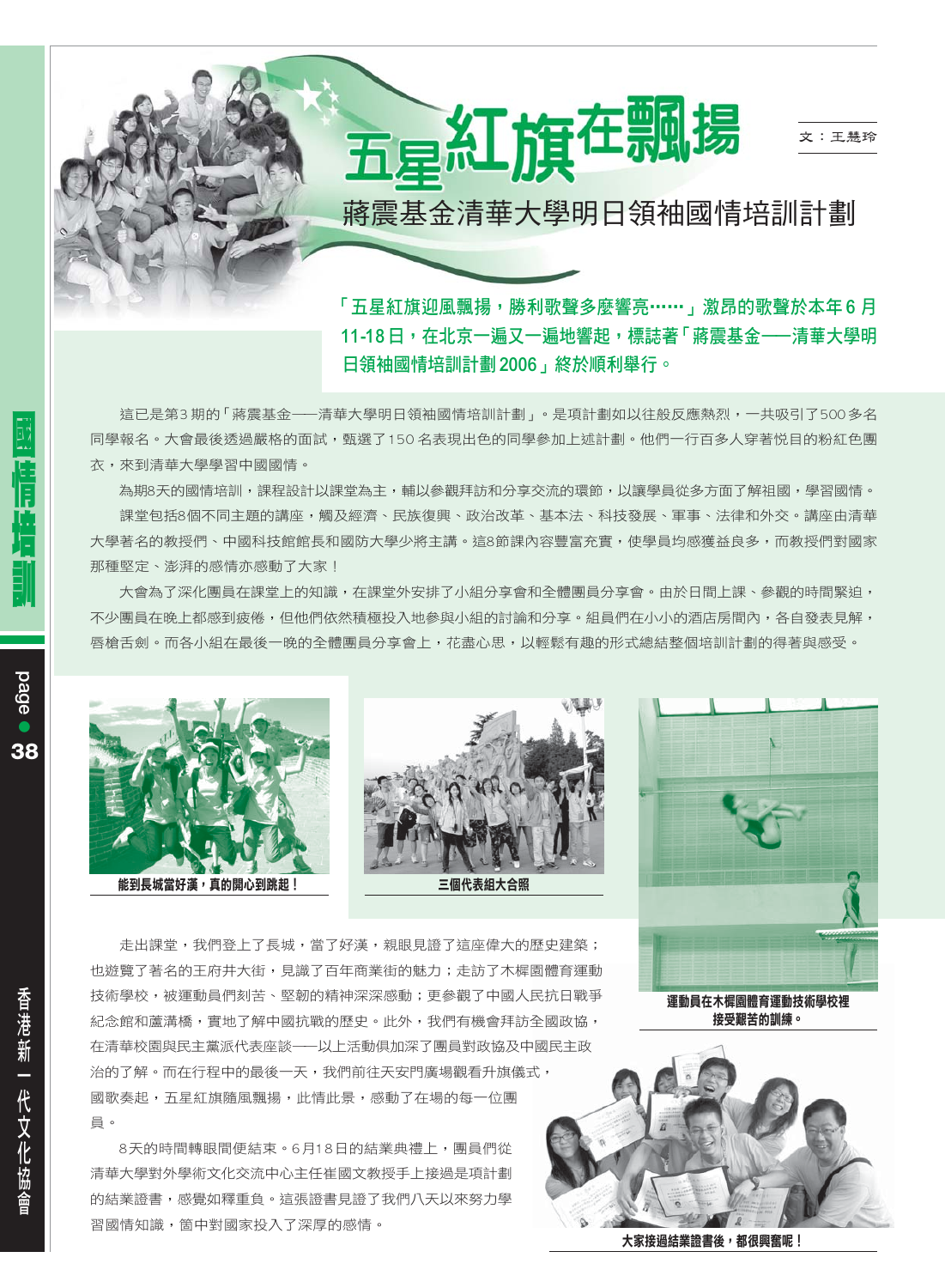

#### 高穎堯 以人為本

每一位教授都有他們的教學特色,而我最喜愛的莫 過於楚樹龍教授,因為他把一些外交政策結合他的經驗 來簡介中國外交這個課題,又準備大量的資料回應我們 的問題,使本身對這個課題較有興趣的我獲益良多。





# 何煦南 依法治國

經過數日的培訓後,發現一眾教授例如朱育和教授的風趣幽 默、高兵群少將的神氣演繹、林泰教授對中國政治的獨到見解及 楚樹龍教授對中國外交狀況的分析,都令我明白到坐在課室中所 得到的比四處觀光大得多。

#### 譚桂華 改革開放

當談及中國的經濟改革與發展前瞻,劉美珣教授一針見 血地指出現時中國社會面對的問題,包括貧富懸殊、城鄉區 域經濟差距擴大等。有見及此,我不禁下定決心,我們這些 祖國未來接班人必須正視這問題,謀求對策。

#### 張凱棻 科教興國

朱育和教授在堂上與我們分享了他在文化大革命中的經歷,我當場哭了出來,心想: 為什麼祖國要經歷令人如此悲痛的事情呢?我同時也為朱教授的堅忍與胸襟感到佩服, 共產黨曾差點把他害死,但他卻選擇原諒這個黨,放棄仇恨。



# 潘嘉莉 南水北調

對香港政事的認識,對普選背後的哲學,對一國兩制的價 值……在聽畢王振民教授的講課後真的是恍然大悟,可謂如夢初醒 的感覺。一國兩制作為一種新的世界觀,使一個國家裡有兩種、三 種以至多種制度,推而廣至,旨在使不同國藉、信仰的人能相互尊 重,從而邁向世界和平。一種政治制度背後竟肩負如斯偉大的使 命,不是令人驚訝讚歎嗎?

#### 葉浩權 科技強軍

説到最難能可貴的毫無疑問就是拜訪全國政協:由政協副主席 阿不來提·阿不都熱西堤親自接見,在政協內部拍照留念以及與政 協委員座談交流……這都是一般人所無法擁有的機會啊!

全國政協副主席阿不來提(右)。



39

公共性質慈善機構



我們與敬愛的楚樹龍教授合照。